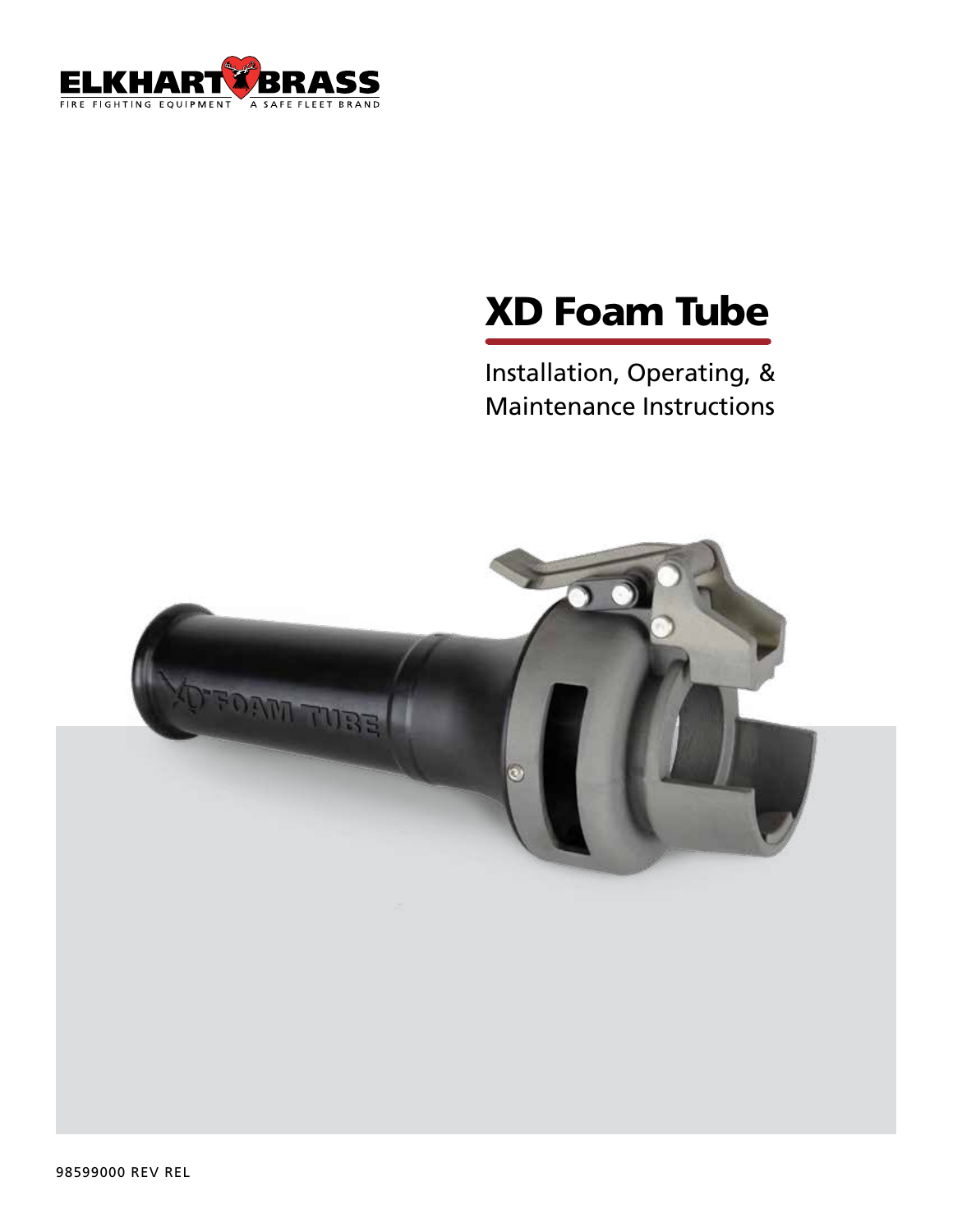## **Table of Contents**

| Product Safety Information. 3       |  |
|-------------------------------------|--|
| Overview 4                          |  |
| Operation4                          |  |
| Installation Instructions4          |  |
| Maintenance Instructions and Care 5 |  |
|                                     |  |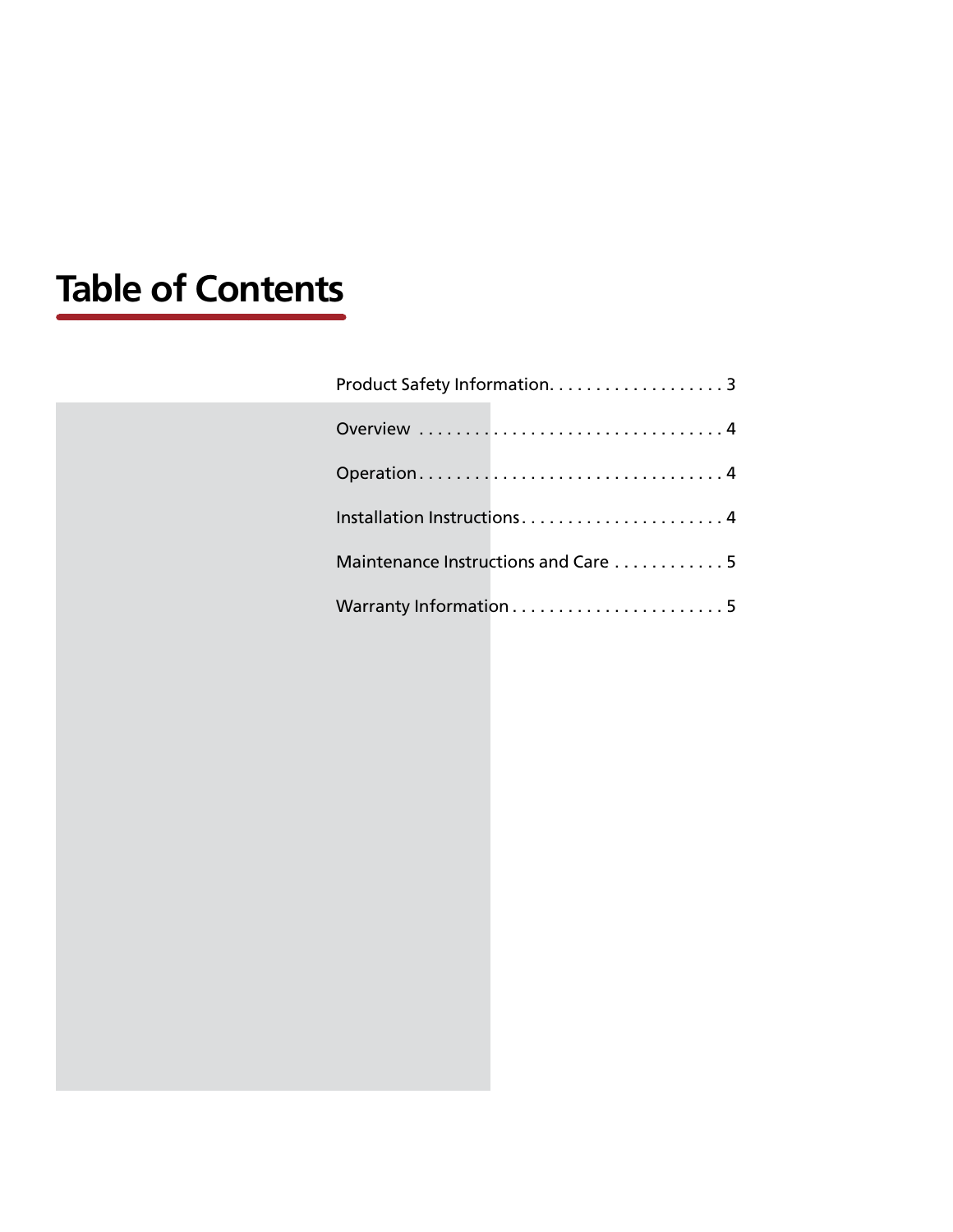## <span id="page-2-0"></span>**Product Safety Information**

- All personnel who may be expected to use this equipment must be thoroughly trained in its safe and proper use.
- Appropriate personal protective equipment, including eye protection, should be used while working with this equipment.
- Before flowing water and/or foam from this device, check that all personnel (fire service and civilian) are out of the stream path. Also, check to make sure stream direction will not cause avoidable property damage.
- Become thoroughly familiar with the hydraulic characteristics of this equipment, and the pumping system used to supply it. To produce effective fire streams, operating personnel must be properly trained.
- Open water valves supplying this equipment slowly so that piping fills slowly, thus preventing possible water hammer occurrence.
- After each use, and on a scheduled basis, inspect equipment per instructions in the Maintenance section.



**Important:** Before installing and operating provided equipment, read this manual thoroughly. Proper installation and understanding of the intended use of the XD Foam Tube is essential to safe operation.

#### **System Information:**

XD Foam Tube (Type, Date Received, etc.):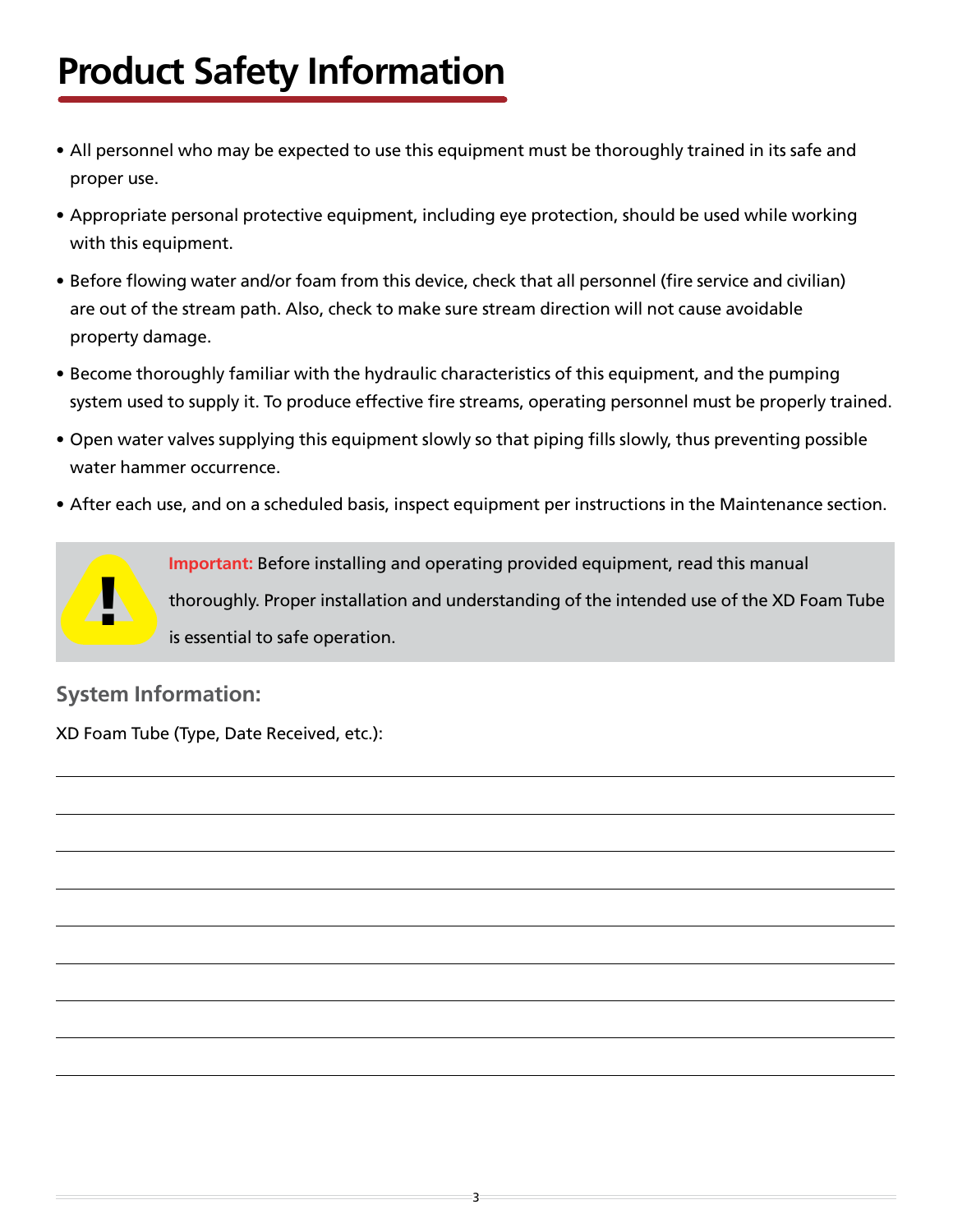### <span id="page-3-0"></span>**Overview**

The XD Foam Tube is designed to work with and quickly attach to the XD series of handline nozzles and tips. Multiple attachment sizes are available. Please contact Elkhart Brass or visit [www.elkhartbrass.com](http://www.elkhartbrass.com) for the correct size for your XD nozzle or tip.

### **Operation**

**For Maximum Foam Expansion:**

Turn nozzle tip with foam tube attached counterclockwise (into FOG position) until water just starts to come out through the air inlet windows. Turn tip back clockwise (towards straight stream) until water no longer comes out through the air inlet windows. This position will produce the maximum expansion ratio (approximately 8:1).

**For Maximum Stream Reach:**

Turn nozzle tip with foam tube attached clockwise until it stops in full straight stream position. This position will provide the greatest reach, but the expansion ratio drops to approximately 4:1.

#### **INSTALLATION INSTRUCTIONS**

- 1. Pull foam tube handle up until clamp is fully open.
- 2. Place bumper (hand grip) of nozzle into saddle of foam tube. Make sure boss in saddle is lined up with recess in bumper.
- 3. Push down on foam tube handle until one feels the clamp compress the bumper to a point at which the handle should snap the rest of the way down. The handle should resist being pulled back up. If it does not, check the foam tube for worn or damaged parts. Ensure that the foam tube is securely attached to the nozzle.

4



**Important:** Each foam tube is made for use with specific Elkhart Brass nozzles. Attempts to use and Elkhart Brass foam tube with the incorrect nozzle could result in unsafe operations. Contact Elkhart Brass or visit [www.elkhartbrass.com](http://www.elkhartbrass.com) for correct application information.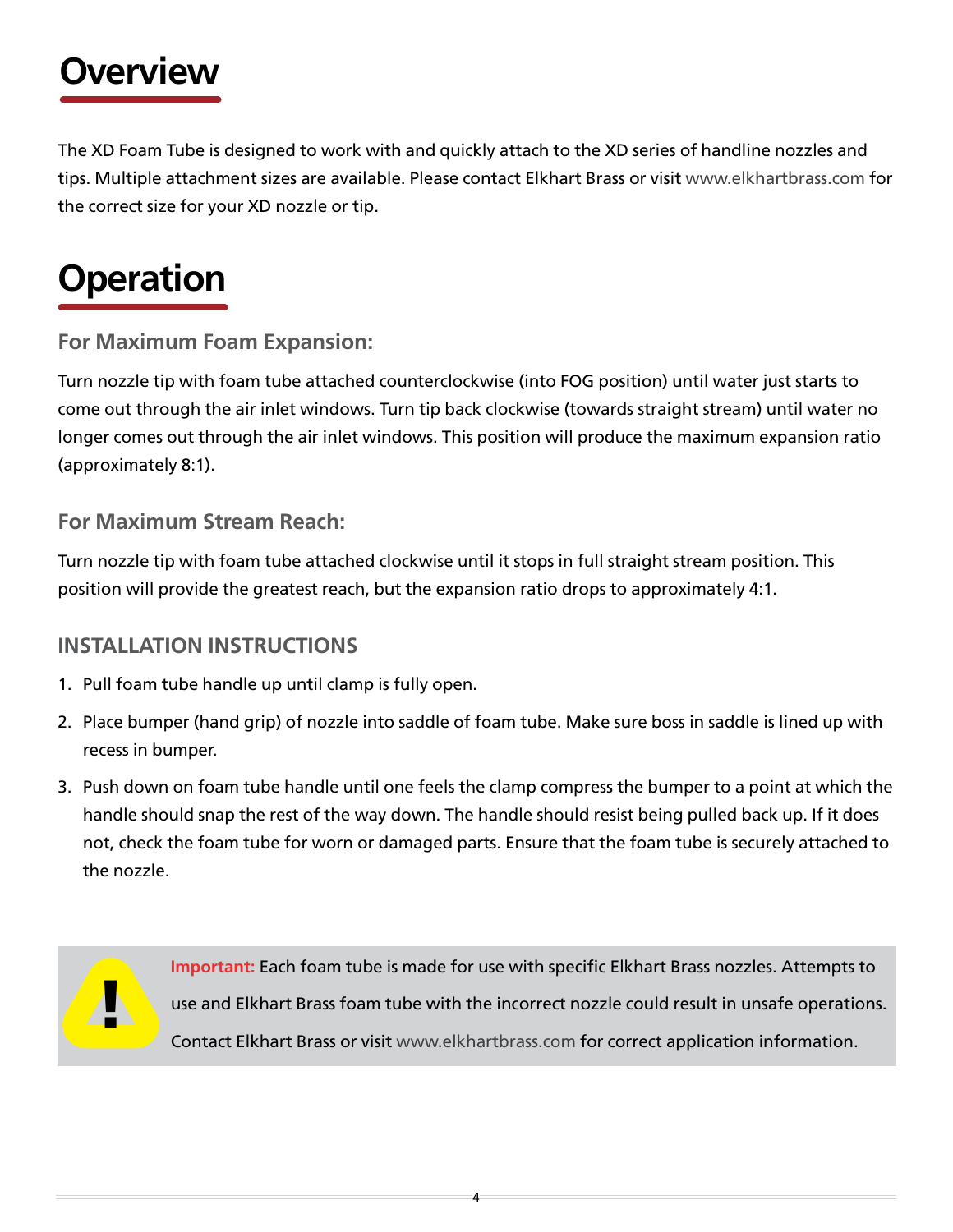<span id="page-4-0"></span>

### **Maintenance Instructions and Care**

#### **Care:**

The XD Foam Tube is designed to provide years of trouble free service. The foam tube should be treated with care and not be used as battering ram, sledge hammer, or forcible entry tool.

Weekly visual inspections and monthly operational checks should ensure excellent reliability. All foam tubes should be flow tested to ensure equipment is operating properly.

#### **Preventive Maintenance:**

The following maintenance procedure should be followed after each use of the XD Foam Tube.

- Remove foam tube from nozzle.
- Inspect the inside and outside for any debris or buildup. Clean and remove any debris.
- Inspect the clamping mechanism and remove any debris. OPEN/CLOSE the clamping mechanism to ensure no debris is caught.
- Rinse complete foam tube with "fresh" clean water after each use and let dry prior to storing.

### **Warranty Information**

The XD Foam Tube series offers a 5 year warranty against defects in materials or workmanship.